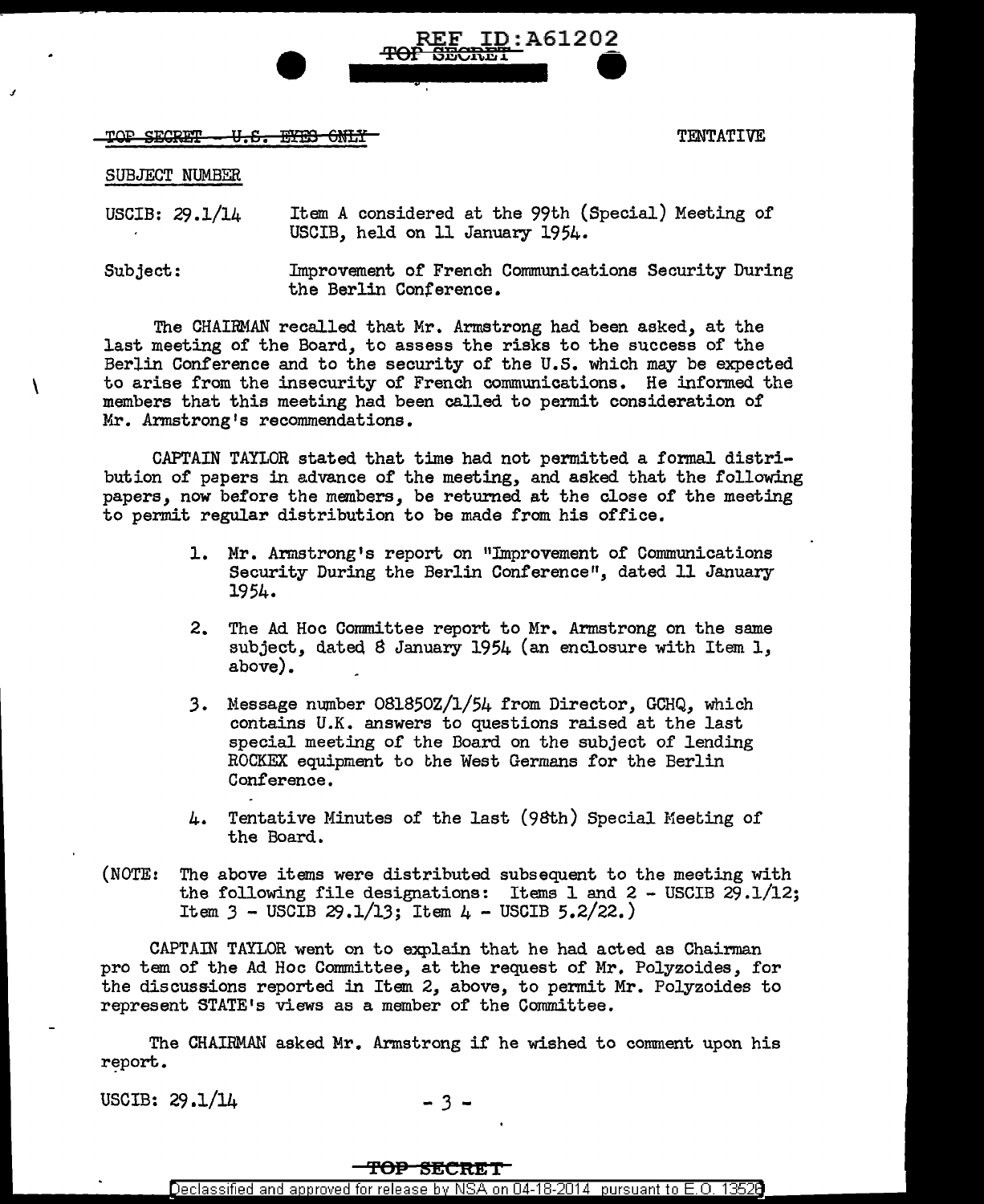## U.S. EYES ONLY **TOP SECRET**

USCIB: 29.1/14

MR. ARMSTRONG began by complimenting the Ad Hoc Committee for doing such an excellent job in such a short time. Regarding his report he said that he felt there was less to be gained than might well be lost by acting to improve French security for the Conference at this late date, and recommended that no initiative be taken at this time. He recommended, instead, that the Board proceed with the long range plan now under consideration. On the one hand, he said, it was doubtful that French insecurity would result in a great loss of U.S. and U.K. security during the Conference, and, on the other hand, it was felt that the French, even with our help, would be unable to improve their security sufficiently in the short time available to make our assistance worth-while.

TOPREERTED: A61202

The CHAIRMAN stated that this appeared to be largely a matter under STATE's cognizance and he recommended adoption of the paper if there was no strenuous objection to it.

The members approved the paper presented by Mr. Armstrong.

The CHAIRMAN then informed the members that a reply to questions raised at the last meeting on the subject of providing the West Germans with ROCKEX had been received from U.K. authorities. He asked if there were any objections to the proposed offer by the British in light of their comments.

The members considered the U.K. explanation adequate and agreed that a change in the Board's previous position was warranted, i.e., the members now perceived no objection to the U.K. offer of ROCKEX to the West Germans for the period of the coming Berlin Conference.

It was agreed, therefore, that Brigadier Tiltman would be notified accordingly.

GENERAL ACKERMAN suggested that notification of the USCIB action in this matter and the Board's decision on the improvement of French communications security for the Berlin Conference be included in a single reply to Brigadier Tiltman.

The question of how best to inform the British of these decisions was discussed, and agreement was reached on Captain Taylor's suggestion that he notify Brigadier Tiltman orally, and follow up this notification with a confirming memorandum to be approved by the STATE and NSA members before transmittal.

USCIB:  $29.1/14$ 

## **'l!OP SECRET**